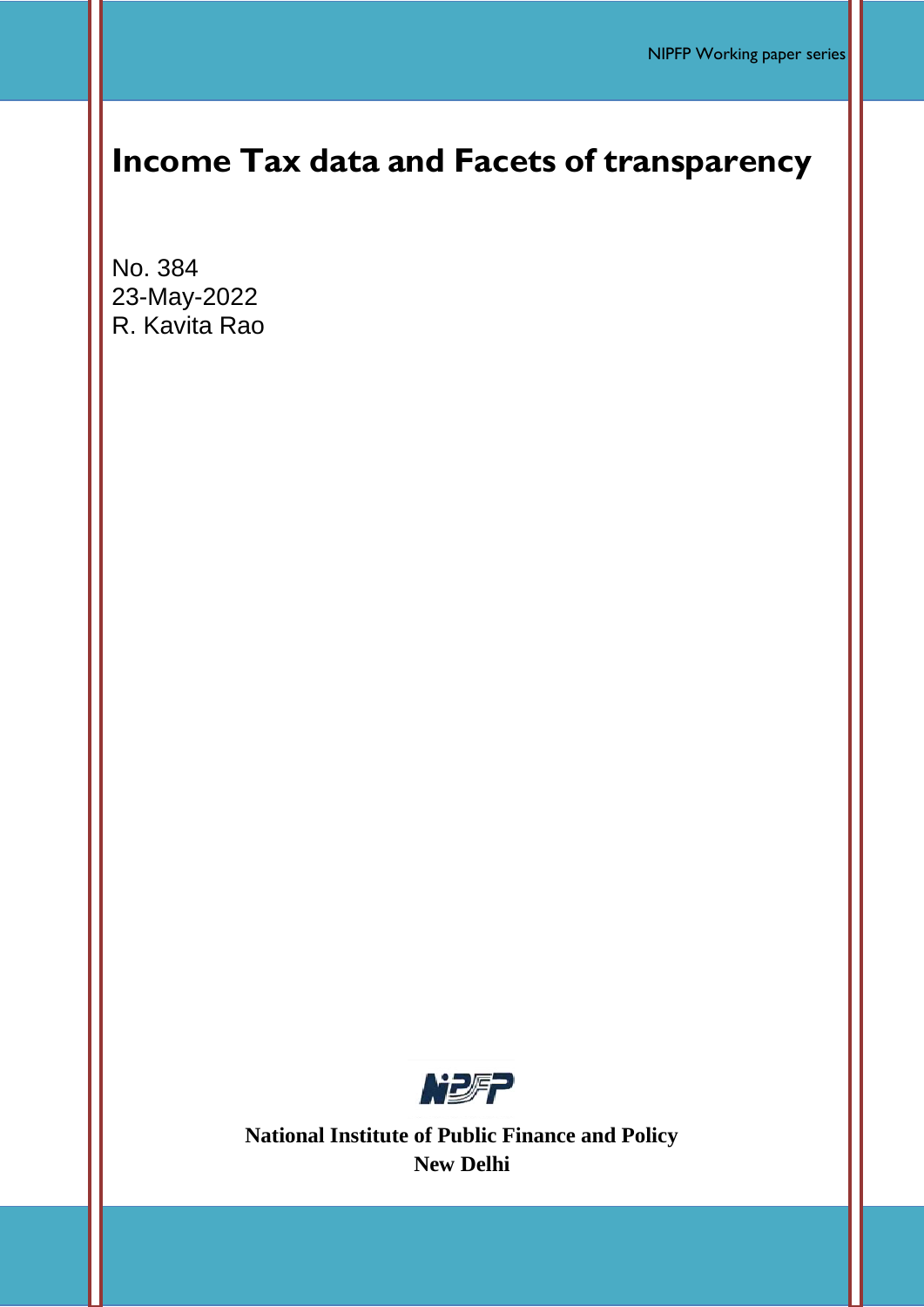

**.** 

### **Income Tax data and Facets of Transparency**

# **R Kavita Rao**

The Prime Minister, speaking on November 10, 2020 suggested that the country is moving from tax terrorism to tax transparency. "The change from tax terrorism to tax transparency has happened because we have propagated the concept of reform, perform and transform," he emphasised. There is an increasing clamour for tax transparency variously defined in recent years, an integral part of which is sharing of information. "Tax transparency" has been used to mean information sharing across jurisdictions (OECD BEPS project), information sharing with the public1, sharing of information on tax rulings (European Union, 2015).

The purpose driving transparency in sharing of information between tax administrations across jurisdictions is to reduce opportunities for avoidance of tax through tax planning. On the other hand, the purpose of sharing information with the public can be more focused on reducing evasion in the economy. The present paper focuses on the latter aspect, to build a case for increased transparency through dissemination of data from income tax returns. The paper is organised as follows: section 1 presents rationale for expanding the scope of information to be shared. This discussion draws on position papers written for or by tax departments. Section 2 presents an overview of the kinds of analysis based on information from tax returns found in the literature, compared with the literature found in for India. Section 3 presents a review of the information provided by the Indian Income Tax Department and some issues with the same. Section 4 provides some suggestions for alternative formats of data dissemination for Income Tax and GST in India.

# **Section 1: Rationale for Transparency**

All governments publish revenue collections from different taxes levied by them as a part of the budget. These taxes are most often paid by the citizens of the country. Going beyond figures of aggregate revenue collections and cost of collection, there are multiple reasons for expanding the scope of information placed in public domain. Three broad sets of reasons can be summarised as follows:

- 1. To make governments accountable to people: HM Revenue & Customs in its Business Plan for 2011-15 argues that as an organisation, it "believes that greater transparency will deliver greater value for money and enable the public to better hold us to account." (HMRC(2011).
- 2. To improve the perceptions about taxation and governments among the citizens. Tax compliance is argued to be influenced by perceptions regarding fairness and overall norms of compliance in the economy. As a part of its efforts to establish to the citizens that most businesses in Australia are compliant of their tax obligations, the Treasury has started a Voluntary Tax Transparency process, through the Tax Transparency Code. This is reiterated in a document on Behavioural Insights for Tax Compliance issued by the

<sup>1</sup> Such initiatives have been put in place by many countries such as Australia and New Zealand. "A Tax Transparency Code", A report by the Board of Taxation, Government of Australia to the Treasury is the proposal of the former while the "The Future of Tax: Final Report" is a document presented to the latter.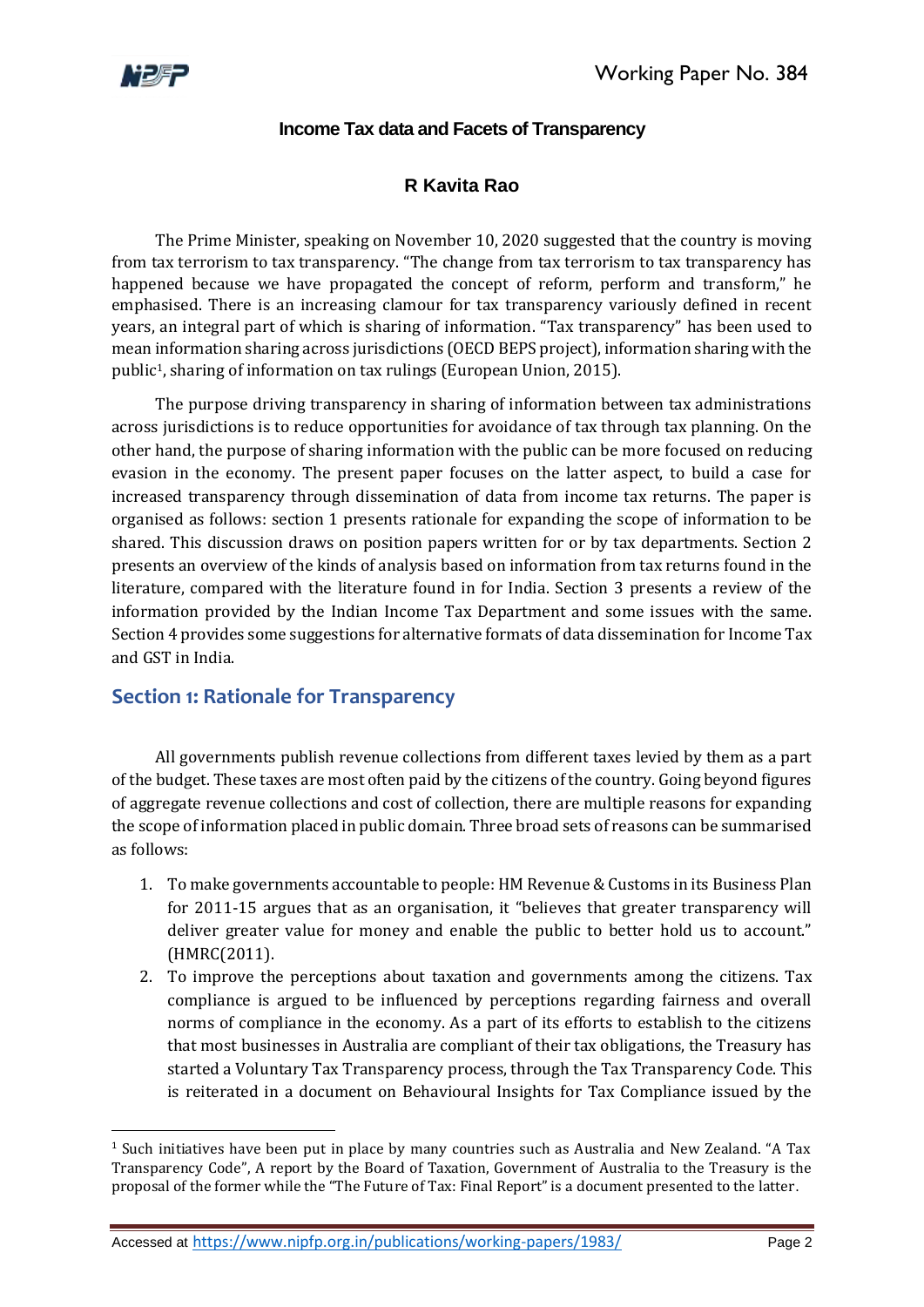

World Bank as "Similarly, the decision not to comply may be further influenced by feelings of unfairness. As individuals will be less inclined to pay one's taxes if they believe others are not paying their fair share, strategies can focus on demonstrating that others are, in fact, complying." 2

3. To create an environment of research on tax collections and tax compliance which can provide inputs for reforms in the future. Tax Working Group for New Zealand in its report "Future of Taxes" argues that "there is a need for good quality data for both the public and the government to understand the current functioning of the tax system, and to provide the basis for advice when further changes are contemplated in the future."

Perceptions of fairness can be influenced by anecdotal evidence as well as by analysis of tax payer behaviour. In the absence of the latter, the former becomes the only source of information for the citizen, which tends to focus on negative information more than positive. Information dissemination and analysis of the same can be a powerful tool to create awareness about the changes in tax policy and administration and its impact on tax compliance in the economy.

# **Section 2: Research based on Tax Data**

Literature on taxation and of the impact of taxation on the economy and on economic agents has evolved into many different directions. At the very basic level, all attempts to undertake setting up of a short term or medium term fiscal framework requires analysis of the buoyancies and elasticities of tax collections with changes in the corresponding base. Finance Commissions as well as Planning Bodies too use these tools to assess the levels of available resources. Crosssection analysis of revenue collections to identify factors contributing to better performance have also been undertaken with the objective of benchmarking performance with peers. (Fenochietto and Pessino (2013), Le et al (2012)) The Report of the 15<sup>th</sup> Finance Commission of India, for instance, uses such a framework to conclude that the tax to GDP ratio for India should be as high as 19.5 percent.

Going beyond this basic form of analysis based only on gross revenue collections, there is a range of issues examined using disaggregated tax data. The analysis can be classified into three categories: first, are studies which draw inferences about the economy using tax data, second, those which examine the impact of taxes on various economic variables and third, those which examine the impact of changes in policy/administration on revenue collection itself.<sup>3</sup> These aspects are summarised separately below.

### 2.1. Use tax data to infer about the state of the economy:

**.** 

Tax data can serve as a useful tool to understand changes in the economy. One aspect that has been explored in great detail over decades is the distribution of income as reflected in income tax returns. (Some studies for India include Bose and Roy (1956), Lydall (1960), Banerjee and Piketty (2005)). There is a considerable revival in interest in questions about distribution of

<sup>2</sup> [http://documents1.worldbank.org/curated/pt/472181576511865338/pdf/Behavioral-Insights-for-Tax-](http://documents1.worldbank.org/curated/pt/472181576511865338/pdf/Behavioral-Insights-for-Tax-Compliance.pdf)[Compliance.pdf](http://documents1.worldbank.org/curated/pt/472181576511865338/pdf/Behavioral-Insights-for-Tax-Compliance.pdf)

<sup>&</sup>lt;sup>3</sup> Slemrod (2018) provides an overview of different approaches with a focus on compliance and enforcement.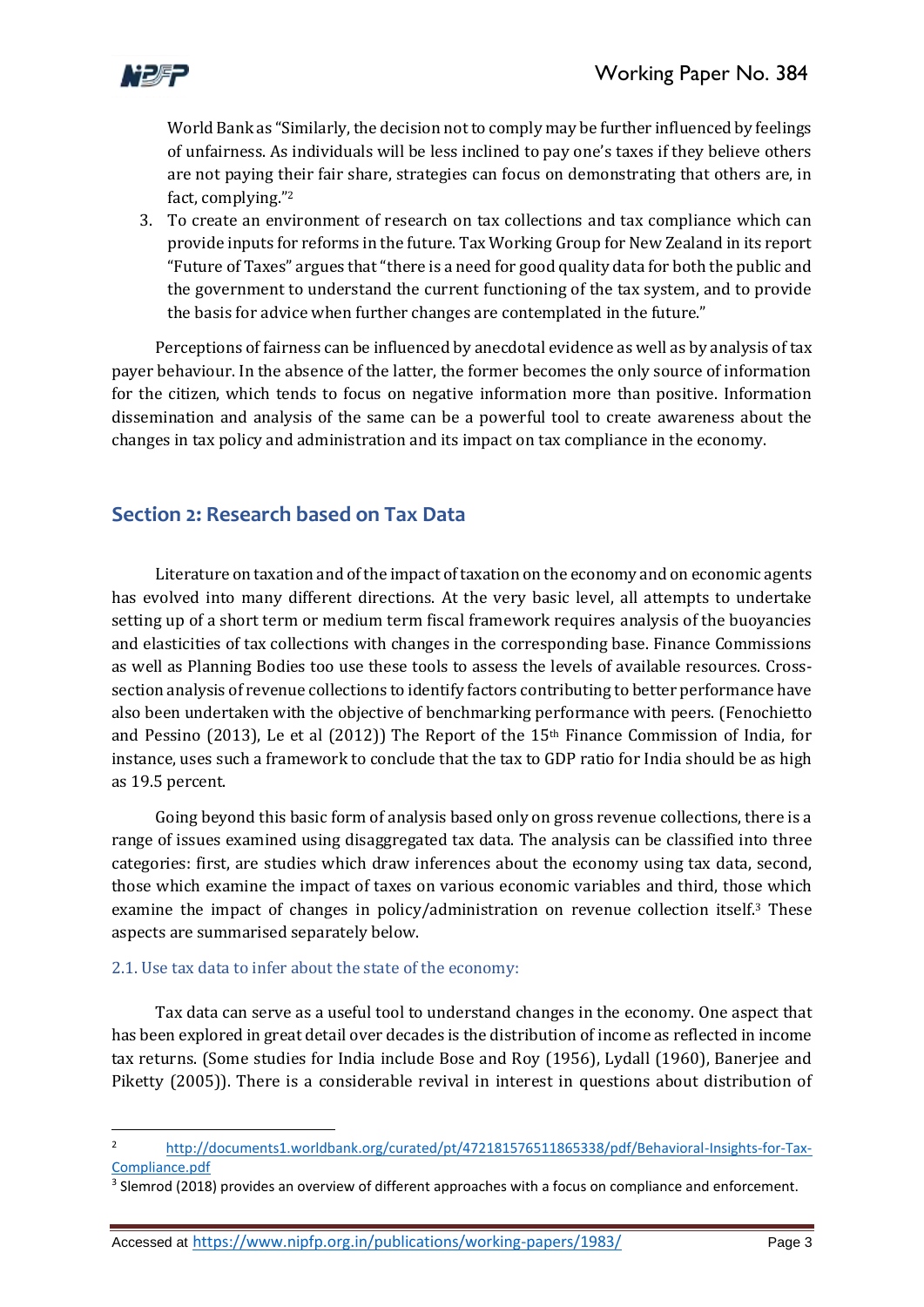

income since the publication of Piketty's seminal work on France. Atkinson et al (2011) provides an overview of the developments on this front.

### 2. 2. Impact of tax policy on the economy:

The literature under this category spans a wide range of aspects. An issue of interest both to economists and policy analysts is the impact of tax policy on behaviour of taxpayers. Based on disaggregate data, these studies explore the impact of policy changes on economic variables as well as on compliance. Changes in tax policy provide an opportunity to assess the impact of policy on behaviours of agents. For instance, the impact of tax policy changes like an increase in tax rate allows for analysis of the impact on levels of income as well as on choice of combination of debt and equity for tax payers. For corporate taxpayers, published annual accounts provide a ready source of information for such analysis. For non-corporate taxpayers, the information is available only in tax returns. In countries where such data is shared selectively or comprehensively with analysts, such analysis has thrown light on the likely impact of changes in policy. Some examples of such studies are:

- Tax reform of 1986 in the United States introduced a number of significant changes in the tax regime. A number of studies have studied the impact of this change on the economy, using both tax data and other surveys of incomes. (Auerbach and Slemrod (1997) provides an overview of these studies.)
- Magnitude of evasion from random audits. Taxpayer Compliance Measurement Programme of the IRS provides estimates of evasion in individual income tax. This data has been used to ask questions not only about evasion, but also about the impact of tax policy changes son evasion.
- Tax and Entrepreneurial Activity: Using disaggregated data for taxpayers for the period 1964 to 1993, Cullen and Gordon (2007) analyses the impact of changes in tax rates and concessions on the level of entrepreneurial activity.
- Impact of Earned Income Tax Credit on labour force participation (Eissa and Hoynes (2006)).

#### 2.3. Strategies for augmenting revenue performance/compliance

There are two distinct approaches here, both of which work in collaboration with tax departments, the first line of enquiry uses tools of randomised field experiments in order to assess the impact of policies to promote tax compliance. A series of studies have used randomised deterrence messages to assess the impact of different forms of the message on compliance. Hollsworth (2014) and Slemrod (2018) provides an overview of the use of randomised field experiments for improving tax compliance. Pomeranz et al (2014) explores another dimension by using these strategies for improving choice of cases for audit in Chile.

The second approach uses disaggregated information from tax returns to assess the impact of policy and administrative changes on compliance. Some of these studies rely on population data for income tax while others work with data from random audits performed by the tax department. Some examples of such studies are: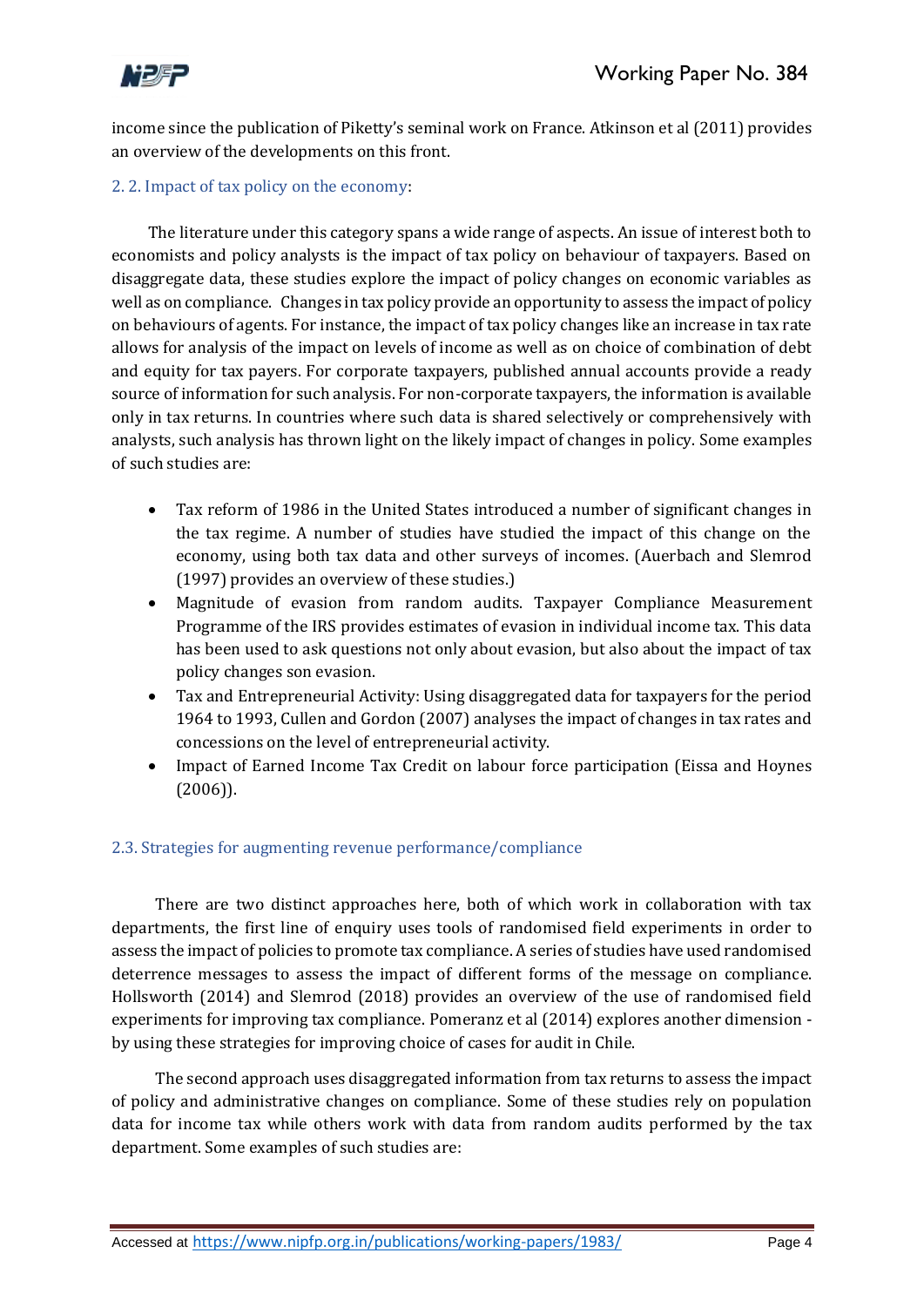

- Impact of audits on future performance of the audited taxpayer (Debacker et al (2018) and Advani et al (2017))
- Profile of compliance from tax records (Giles (2000)).

Taking the case of India, the data available in the public domain has placed limits on the range issues that can be explored. Yet, there are examples of all the different kinds of analysis discussed above. Apart from studies exploring the trends in aggregate tax collections, there are a few studies drawing on disaggregate data made available to select researchers. A study for India using audit data can be found in Kumar and Rao (2015). Dasgupta et al (2004) constructed a dataset to understand the impact of administrative reforms on taxpayer compliance and concluded that there are significant gains to compliance feasible from administrative reforms. Studies on corporate taxation and decision making have drawn on databases of company financial accounts. Mahajan and Mittal (2018) use transaction wise information on VAT data for Delhi to demonstrate that matching of information does produce significant increase in tax compliance – more for wholesalers than for retailers. Rao (2021) uses data from the Income Tax Return Statistics to highlight the possibility of an increase in formalisation of the economy since 2012.

In the following section, we discuss the data available in the public domain on Income Tax compliance and some issues faced in the use of this dataset.

## **Section 3: Issues with the Income Tax Dataset**

Going beyond revenue collected, data on compliance with income tax laws can be found in three sources: the Compliance Report of the Comptroller and Auditor General of India on Direct Taxes provides some information on distribution of returns by income returned, decomposition of revenue into that from TDS, advance tax, self-assessment and from audit by the tax department. It is also the only document which provides information on the arrears in tax collections over the years. The second source of information is the Income Tax Return Statistics, published by the Central Board of Direct Taxes, since Assessment Year 2012-13. This dataset provides information on the distribution of income returned into different classes such as salary income, business income, capital gains, and other incomes. Further, it also provides a distribution of returns by size class of income, for each of these subclasses, well as a distribution of returns by tax returned. This is the only source of data on the changes in the composition of income, where the information is cleaned for potential discrepancies. This data source is released with some lag, i.e., the data for AY 2018-19 was released in October 2019. However, there is no data release thereafter. The third source of information is the snapshot of returns filed provided in the e-filing website. This data source provides quick information on the number of returns as well as on the distribution of returns by income classes, but is not scrutinised for errors.

Some challenges in using the data from Income Tax Return Statistics are presented below.

#### 3.1. Discrepancy between the data provided in various documents:

The number of returns filed for each assessment year is reported in two different places:

1. E-filing website of the income tax department provides information on the number of returns filed by AY as well as in a FY. This information is available from AY 2017-18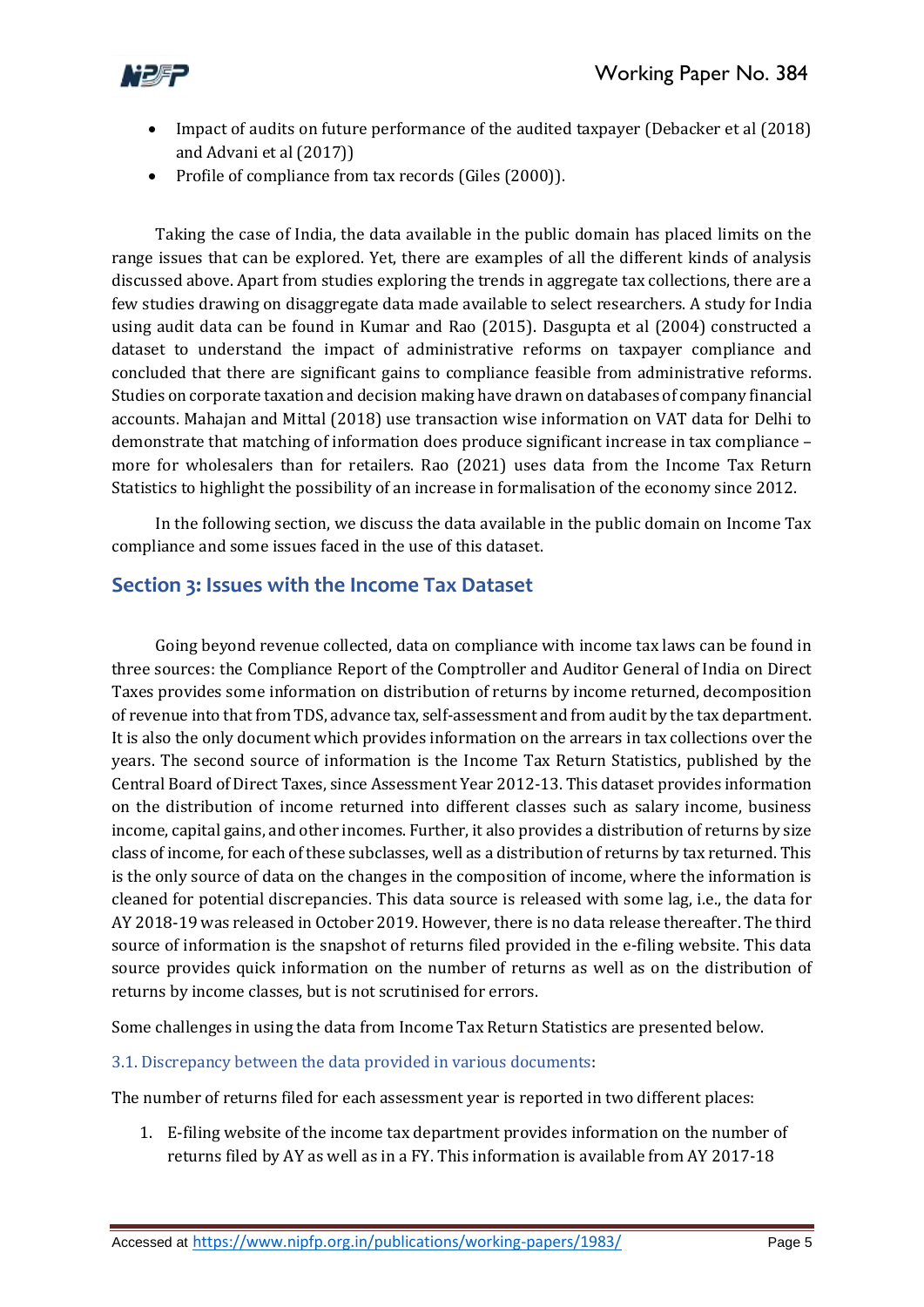

onwards. Here information is available within months of the returns being filed. As of March 2021, this website provides information of filing until January 2021.

2. "Income Tax Return Statistics" published at <https://www.incometaxindia.gov.in/Pages/Direct-Taxes-Data.aspx>

The number of returns filed as reported in the two data sources are presented in the table 1. The number of tax returns referenced in both these sources are considerably different. These differences raise questions about what can be interpreted from the data in the ITR Statistics. A description of the reasons for the difference would make the data consistent and coherent.

|                      | 2017-18               |             | 2018-19               |             |  |
|----------------------|-----------------------|-------------|-----------------------|-------------|--|
|                      | <b>ITR Statistics</b> | E-filing    | <b>ITR Statistics</b> | E-filing    |  |
| <b>Individuals</b>   | 4,77,45,802           | 5,23,72,332 | 5,63,90,773           | 6,23,04,184 |  |
| <b>Companies</b>     | 7,92,268              | 8,19,063    | 8,41,942              | 8,92,103    |  |
| <b>Others</b>        | 13,30,310             | 15,38,909   | 14,80,743             | 17,43,299   |  |
| <b>Total cleaned</b> | 4,98,68,380           |             | 5,87,13,458           |             |  |
| <b>Total</b>         | 4,98,76,738           | 5,47,30,304 | 5,87,21,477           | 6,49,39,586 |  |

### **Table 1: Number of Income Tax Returns Filed**

Note: ITR Statistics is data source 2 above and E-filing is the first data source. ITR Statistics examine returns for inconsistencies. Total reports the number of returns examined while total cleaned reports the number that cleared the consistency checks. E-filing

### 3.2. Difference between tax liability declared and tax paid

Graphs below show the tax liability captured in the Income Tax Return Statistics as compared to the tax collected in the financial year. The difference between liability and collection is higher for corporate tax. The tax liability declared in tax returns can be different from the tax paid in any given year for a couple of reasons. First, the liability refers to a financial year, but the tax could be discharged in two years, since the advance tax and TDS are paid in the financial year concerned but self-assessment tax would be payable in the next financial year. Second, the assessment process can generate demand for revenue which would be realised in a different year. Third, the tax collected in any given year could include realisation of arrears from earlier years. Finally, the law now allows for a return to be filed without all due taxes being paid. In addition to the above, since the returns summarised in the Income Tax Return Statistics do not include all the returns filed, it is possible, that the missing returns account for some of the difference. It is important to distinguish between the impact of legitimate reasons and the last factor listed above, to draw meaningful inferences from the data.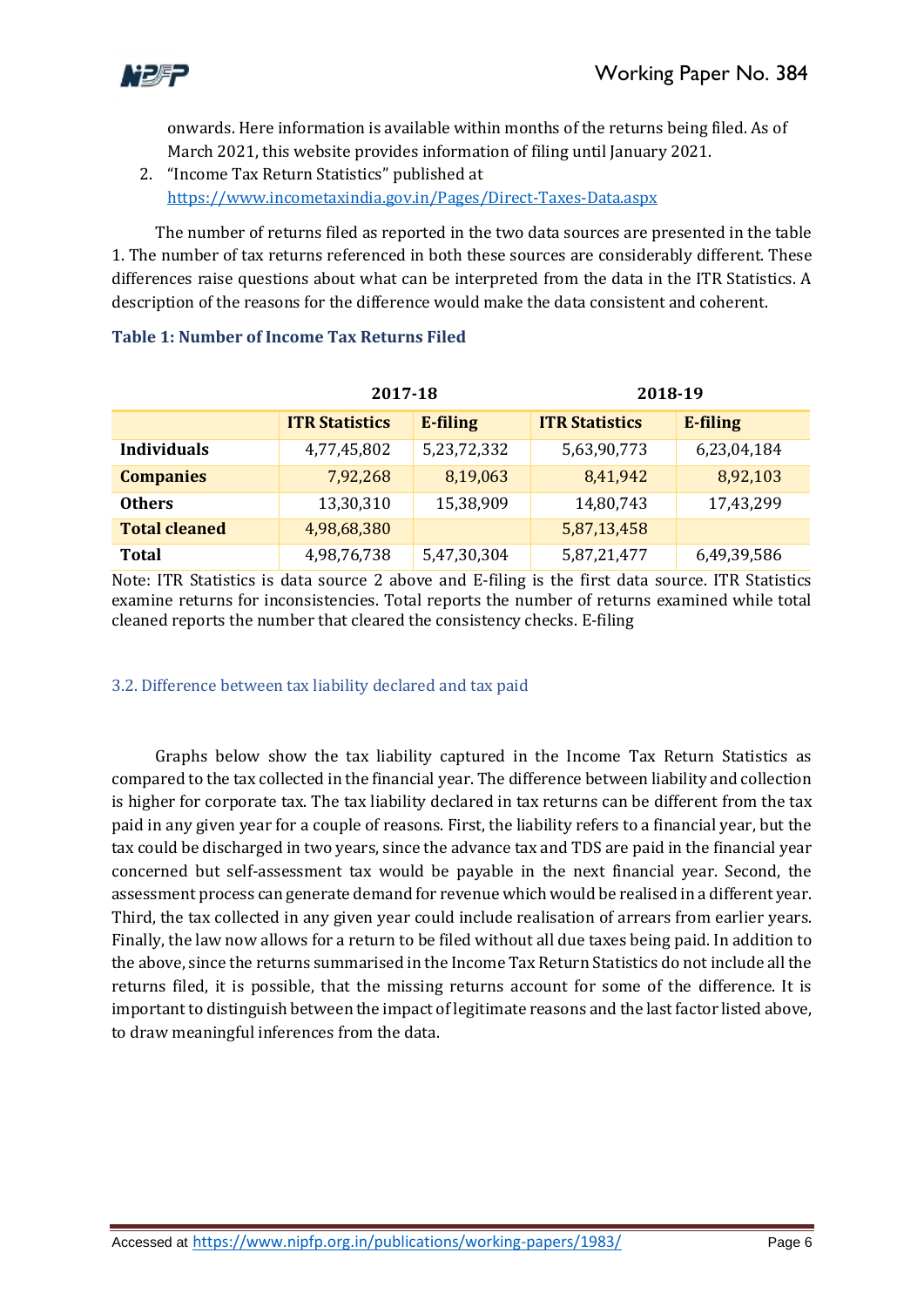





A reconciliation statement could be of use in this regard.

#### 3.3. Incomparable tables:

As discussed above, the Income Tax Return Statistics presents not just the distribution of returns in size classes of income, but also by size classes of different components of income such as salary income, business income, capital gains and other income. The rationale for providing information on distribution of components of income can be to provide more insights in the income profile of taxpayers. The information provided however does not allow consolidation of information across different sources of income. The classification of returns in each table is undertaken as per the variable being reported about. For instance, if the table is about the distribution of business income, the returns are classified by the business income reported, while if the table is about salary income, the returns are classified by the amount of salary income reported. This results in a set of tables which cannot be compared across types of income. For instance, in the data on returns of companies, there is a systematic increase in the share of other incomes in gross income. But it is not possible to disentangle from the data what income range these taxpayers belong to.

Constructing the tables using a single variable for classification, say either gross income, or returned income or tax liability would allow for better use of the information being placed in the public domain. It would place any given taxpayer in a single class for all the tables and thereby allow for the information to be collated across the tables.

#### 3.4. Uneven size classes and potential misinterpretation:

The distribution of returns by size class uses uneven size classes. The rationale for the uneven size classes can perhaps be to limit the number of size classes while at the same time capturing information on transition from one rate slab to another. However, the uneven size classes present a puzzle as shown in the distribution of returns by salary income. The figure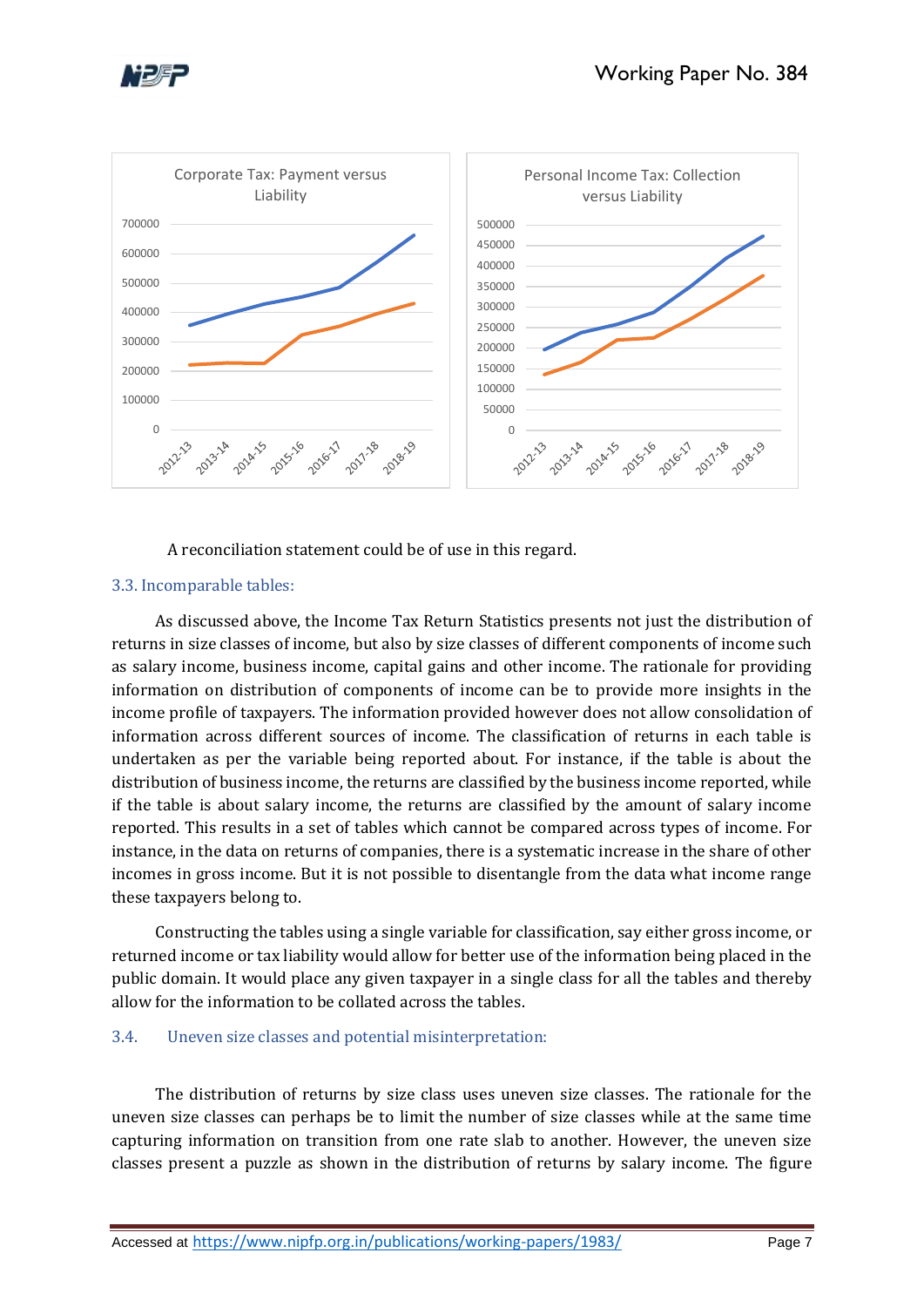

suggests that year after year, there is a disproportionate increase in the number of taxpayers reporting income in the income range Rs 5 lakh to 9.5 lakh. A smaller bunching is observed in the categories Rs 2.5 lakh to Rs 3.5 lakh and Rs 10 lakh to 15 Lakh. This observation leads one to ponder about the reasons for such bunching like non-filing in low income groups since there is no tax liability on account of tax deduction at source. Alternatively, it is possible that the incentive regime and the mandatory contributions to provident funds by salaried taxpayers would raise the bar for those who would be liable to tax. While all these conditions could be contributing to the observed income distribution, it is to be noted that the non-uniform classes too could be contributing this observation. For instance, if one standardises the observations by the size of classes, the sharp bunching disappears as shown in the second figure.

In order to reduce the possibility of such unintended bunching of data, the classification can be altered to consider uniform classes followed by consistent increases, rather than a random pattern.

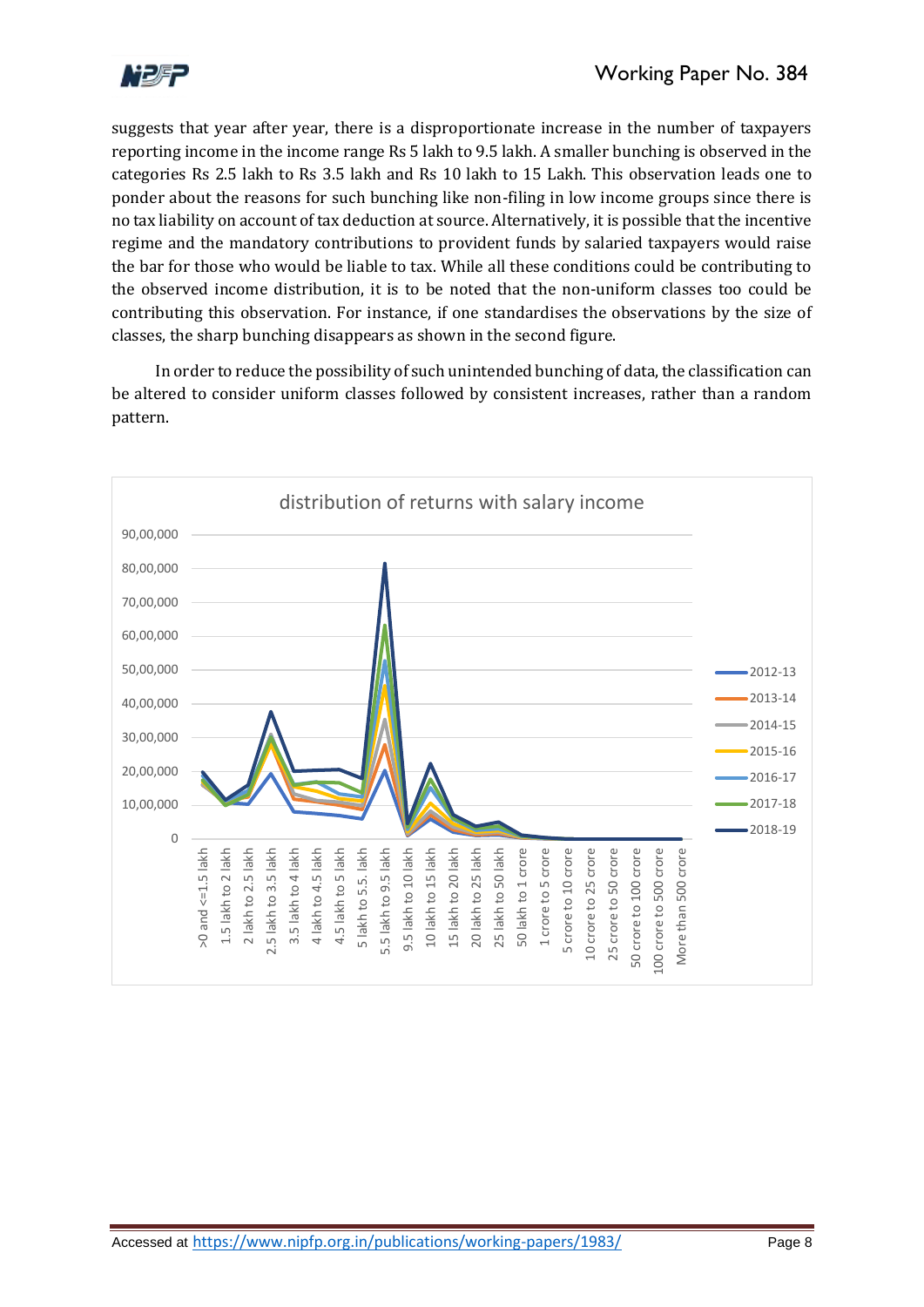



### 3.5. Expanding the scope of data:

While the data format selected for dissemination provides a considerable interesting information, adding two more categories to the list could add value.

Data for all years provides a table on the distribution of returns reporting brought forward losses. However, there are no returns reported with negative incomes in any type of income. In other words, without a return reporting negative income or carry forward losses in an earlier year, it is not clear how there appear returns with brought forward losses. Trends in carried forward losses can provide useful information on the dynamics of the income generation process for taxpayers. A buoyant economy, for instance, should be witnessing declining trends of carried forward losses and vice versa. For completeness it would be useful to add the information provided in Part b-TI item 17 as another variable.

Taking forward dissemination of impact of tax exemptions through the revenue foregone statement, details of broad categories of revenue foregone claimed by different classes of taxpayers would provide very useful information on the profile of taxpayers – both as agents contributing to taxes and as agents responding to incentive regimes initiated by the government through the tax regime.

In this light, it is useful to recall the introduction of a lower tax rate regime, for taxpayers who choose to give up the incentives and exemptions offered in the tax regime. Going forward, information on the profile of taxpayers who choose this option over the alternative too could provide interesting information on responses to tax policy changes in the economy.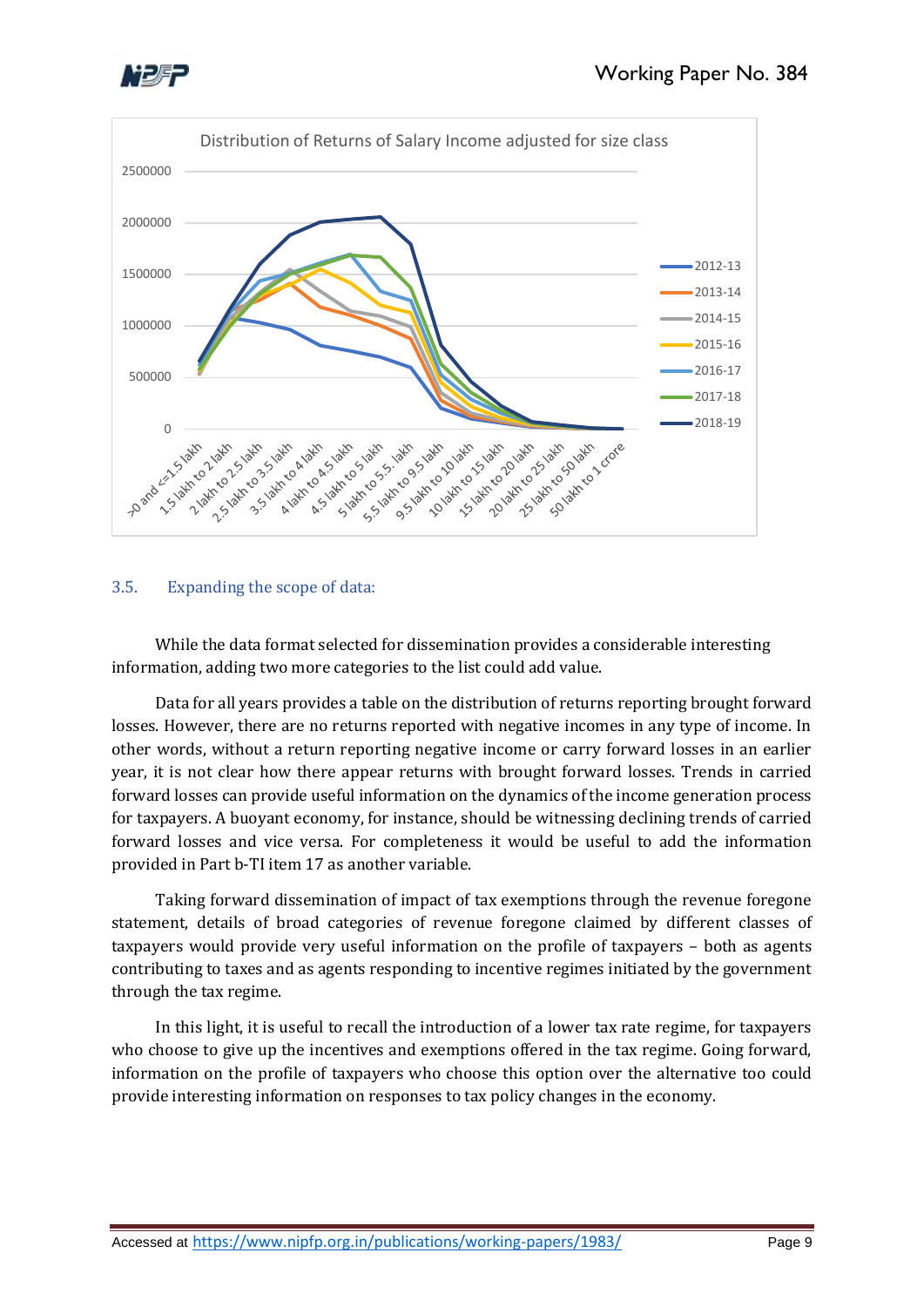

# **Section 4: Suggested format for Data Dissemination**

In the interest of better dissemination and to aid in the improvement of perceptions about tax policy in the country, a few changes and additions to the data dissemination exercise are proposed in this section. The suggestions can be classified into two groups – first, consist of changes to the format of the data already being disseminated and second, suggestions for additional content.

#### 4.1. Revisions to the format of income tax return statistics:

Following from the discussion in Section 3, the following changes in format may be considered.

- 1. The summary statistics presented on the first page of the document can be supplemented by a reconciliation statement on the number of returns reported across different data sources. This can provide support to the notion that the summary statistics are a fair representation of the total number of returns received by the systems. The latter is essential to establish that the statistics are comparable across the years.
- 2. Taking the format that is currently being used, the classification of returns into size classes may be consistently done using a single variable. For this purpose, the most suitable variable would be either gross income or returned income. Using this classification, the number of returns reporting each category of income along with the total income returned can be reported, just like it is reported in the current format.
- 3. The size classes can be unbundled for the size classes Rs 2.5 to 3.5 lakh, Rs 10 to 15 lakh to intervals of Rs 50000. If this makes the table too long, the intervals can be increased to size of Rs 1 lakh.
- 4. The variables for which the distribution is presented, can be expanded to include major heads of revenue foregone to capture the impact of exemptions and concessions, and the extent of carry forward losses. In other words, the variables would include Salary Income, House Property, Business Income, Long Term Capital Gains, Short Term Capital Gains, Other Income, Interest Income, Total, Carry Forward Losses, Losses Setoff, Gross Income, Returned Income, Tax Liability, Major Exemptions Availed
- 5. The tables should be presented separately for taxpayers who opted for the no-exemptions scheme and for those that chose to remain in the earlier regime.
- 6. A final table can be added on the number of cases by size class where the due tax has been paid or not been paid at the time of filing of the return.

It may be mentioned that since the data of tax returns since AY 2012-13 is available in soft copy, if the department seeks to make changes in the format as suggested, the revised series for earlier years too can be published to allow for comparability over time. The structure of the tables can be as follows: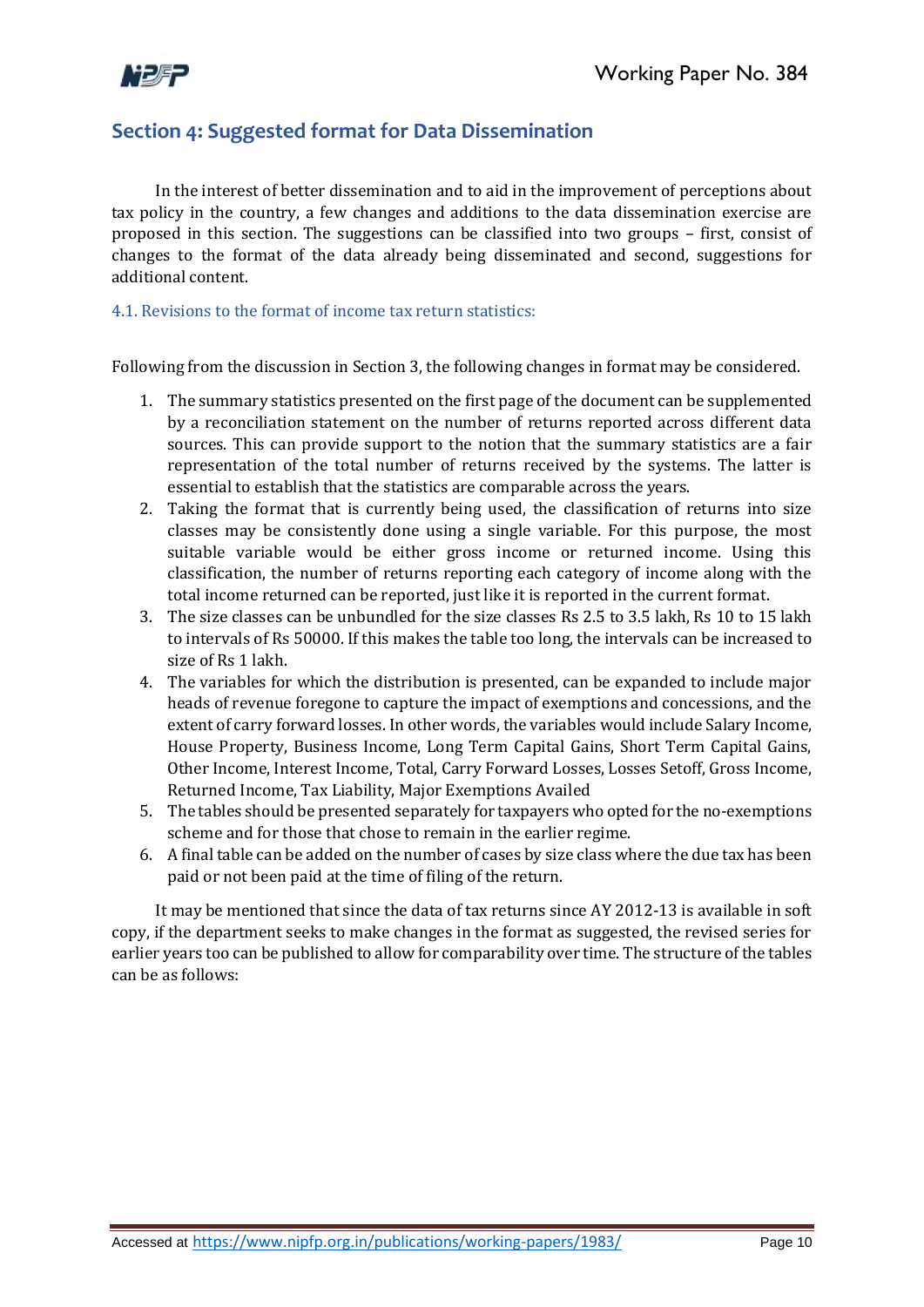

### **Table 2: Distribution of Tax Returns for all Taxpayers (can be replicated for individual categories of taxpayers)**

| <b>Size Class of</b><br>Returned<br>Income |               | <b>Salary Income</b> |               | <b>House Property</b> |               | <b>Business Income</b> |               | Long term Capital<br>Gains |
|--------------------------------------------|---------------|----------------------|---------------|-----------------------|---------------|------------------------|---------------|----------------------------|
|                                            | <b>Number</b> | <b>Income</b>        | <b>Number</b> | Income                | <b>Number</b> | Income                 | <b>Number</b> | Income                     |
|                                            | of            | returned             | of            | returned              | of            | returned               | of            | returned                   |
| $0-1.5$ lakh                               | returns       |                      | returns       |                       | returns       |                        | returns       |                            |
| 1.5 lakh to 2 lakh                         |               |                      |               |                       |               |                        |               |                            |
| 2 lakh to 2.5 lakh                         |               |                      |               |                       |               |                        |               |                            |
| 2.5 lakh to 3 lakh                         |               |                      |               |                       |               |                        |               |                            |
| 3 Lakh to 3.5 lakh                         |               |                      |               |                       |               |                        |               |                            |
| 3.5 Lakh to 4 lakh                         |               |                      |               |                       |               |                        |               |                            |
| 4 Lakh to 4.5 Lakh                         |               |                      |               |                       |               |                        |               |                            |
| 4.5 lakh to 5 lakh                         |               |                      |               |                       |               |                        |               |                            |
| 4 lakh to 5.5 lakh                         |               |                      |               |                       |               |                        |               |                            |
| 5.5. lakh to 6 lakh                        |               |                      |               |                       |               |                        |               |                            |
| 6 lakh to 6.5 lakh                         |               |                      |               |                       |               |                        |               |                            |
| 6.5 lakh to 7 lakh                         |               |                      |               |                       |               |                        |               |                            |
| 7 lakh to 7.5 lakh                         |               |                      |               |                       |               |                        |               |                            |
| 7.5 lakh to 8 lakh                         |               |                      |               |                       |               |                        |               |                            |
| 8 lakh to 8.5 lakh                         |               |                      |               |                       |               |                        |               |                            |
| 8.5 lakh to 9 lakh                         |               |                      |               |                       |               |                        |               |                            |
| 9.5 lakh to 10 lakh                        |               |                      |               |                       |               |                        |               |                            |
| 10 lakh to 11 lakh                         |               |                      |               |                       |               |                        |               |                            |
| 11 lakh to 12 lakh                         |               |                      |               |                       |               |                        |               |                            |
| 12 lakh to 13 lakh                         |               |                      |               |                       |               |                        |               |                            |
| 13 lakh to 14 lakh                         |               |                      |               |                       |               |                        |               |                            |
| 14 lakh to 15 lakh                         |               |                      |               |                       |               |                        |               |                            |
| 15 lakh to 16 lakh                         |               |                      |               |                       |               |                        |               |                            |
| 16 lakh to 17 lakh                         |               |                      |               |                       |               |                        |               |                            |
| 17 lakh to 18 lakh                         |               |                      |               |                       |               |                        |               |                            |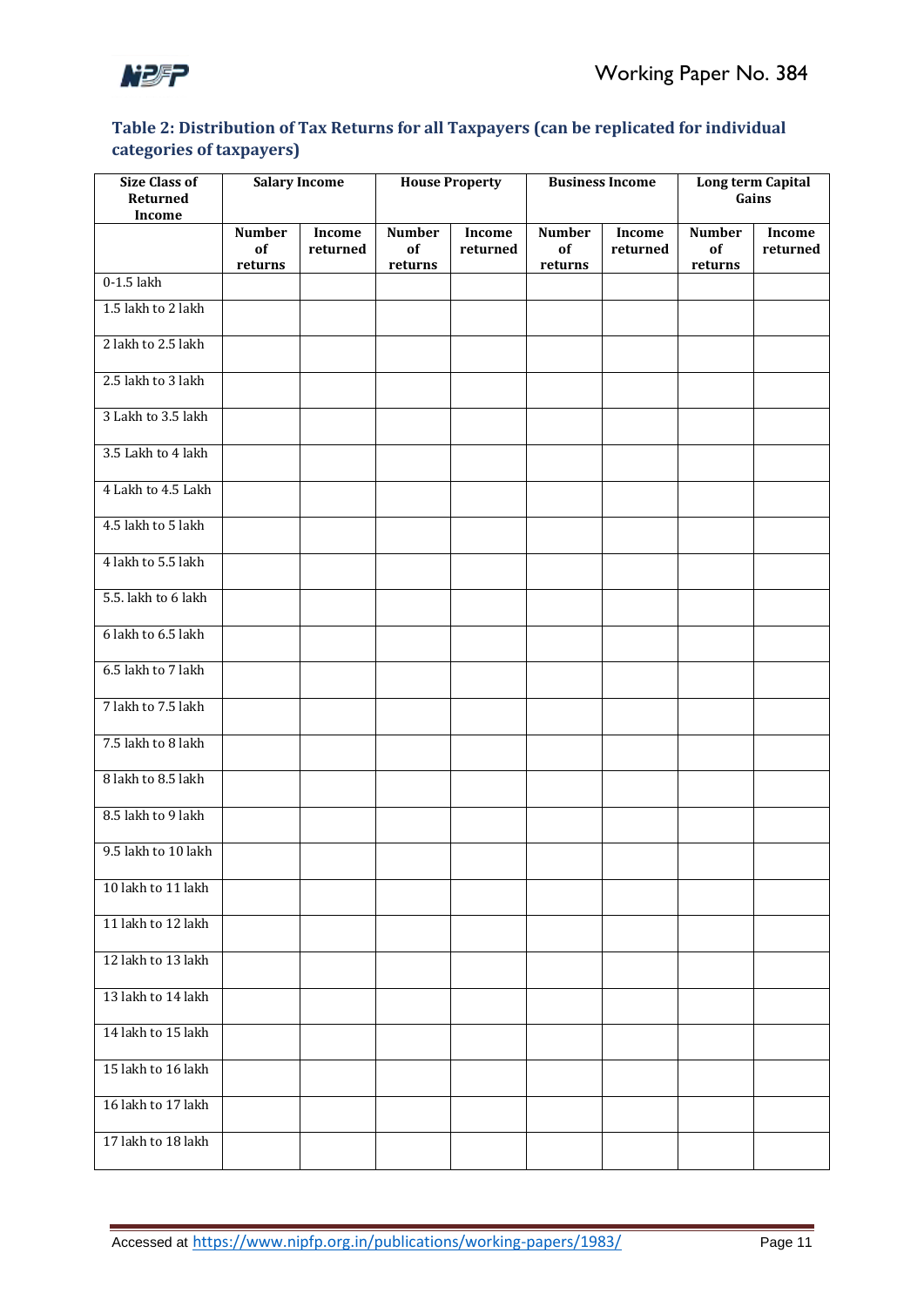

| <b>Size Class of</b><br>Returned<br><b>Income</b> |                                | <b>Salary Income</b> | <b>House Property</b>          |                    | <b>Business Income</b>         |                    | Long term Capital<br>Gains     |                    |
|---------------------------------------------------|--------------------------------|----------------------|--------------------------------|--------------------|--------------------------------|--------------------|--------------------------------|--------------------|
|                                                   | <b>Number</b><br>of<br>returns | Income<br>returned   | <b>Number</b><br>of<br>returns | Income<br>returned | <b>Number</b><br>of<br>returns | Income<br>returned | <b>Number</b><br>of<br>returns | Income<br>returned |
| 18 lakh to 19 lakh                                |                                |                      |                                |                    |                                |                    |                                |                    |
| 19 lakh to 20 lakh                                |                                |                      |                                |                    |                                |                    |                                |                    |
| 20 lakh to 25 lakh                                |                                |                      |                                |                    |                                |                    |                                |                    |
| 25 lakh to 50 lakh                                |                                |                      |                                |                    |                                |                    |                                |                    |
| 50 lakh to 1 crore                                |                                |                      |                                |                    |                                |                    |                                |                    |
| 1 crore to 5 crore                                |                                |                      |                                |                    |                                |                    |                                |                    |
| 5 crore to 10 crore                               |                                |                      |                                |                    |                                |                    |                                |                    |
| 10 crore to 50<br>crore                           |                                |                      |                                |                    |                                |                    |                                |                    |
| 50 crore to 100<br>crore                          |                                |                      |                                |                    |                                |                    |                                |                    |
| Greater than 100<br>crore                         |                                |                      |                                |                    |                                |                    |                                |                    |

#### 4.2. Additional components for consideration:

#### Beneficiaries of incentive provisions

An extension of the process of creating greater transparency would be to create dissemination modules on the utilisation of various incentives provided by the government within the tax code. For instance, it would be useful to provide summary statistics of the users of incentives on home loan and savings provisions on one hand, and reported charitable activities on the other for individual taxpayers and major incentives for businesses such as accelerated depreciation, special economic zones, 80IA, 80IB and 80IC. The module for each of these can be structured to include the following details:

#### **Example: Incentives on Home Loans**

|                         | <b>Number of Taxpayers</b> | <b>Total Amount of Deduction</b><br><b>Claimed</b> |
|-------------------------|----------------------------|----------------------------------------------------|
| <b>Interest Payment</b> |                            |                                                    |
| Repayment of Loan       |                            |                                                    |

This can be followed by a table giving distribution by returned income of returns claiming this incentive: using the format suggested above, the columns can provide information on size class wise distribution of number of taxpayers and benefit claimed.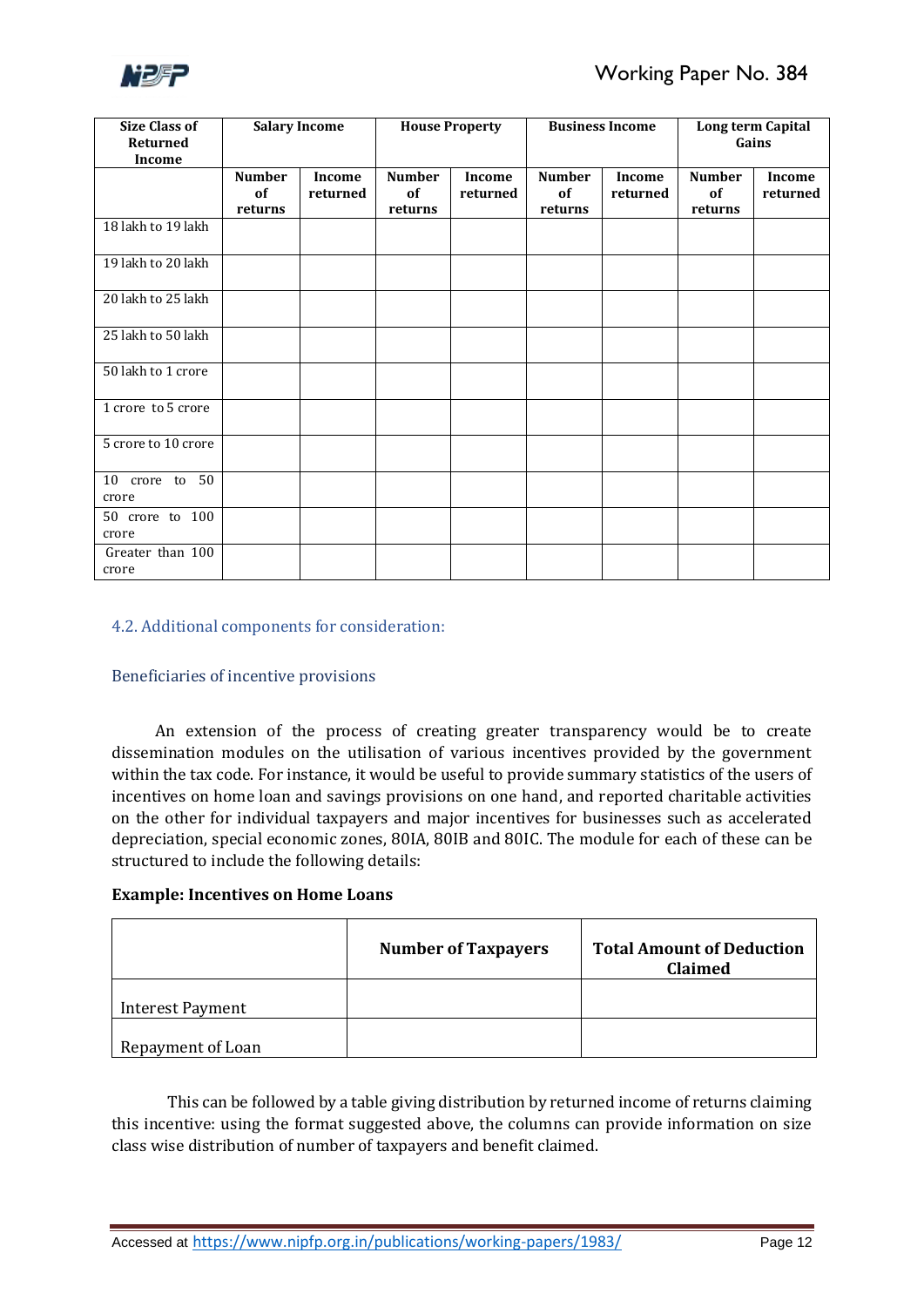

The dissemination of such information can provide grounds for asking discerning questions regarding the utility of certain provisions in terms of the number of beneficiaries as well as on the profile of beneficiaries.

#### Changes in compliance over time:

Going beyond the basic information of number of taxpayers filing returns or paying taxes, it might be interesting to present a decomposition of the taxpayers into entrants into the system, and drop outs. The table can be presented in terms of the different sources of income. Such a table can give valuable insights into the nature of new tax payers the system is able to attract.

#### **A suggested format can be:**

|                                                  | <b>First Time Filers</b> | <b>Veteran Filers</b> | <b>Drop Outs</b> |
|--------------------------------------------------|--------------------------|-----------------------|------------------|
| Number of filers                                 |                          |                       |                  |
| Number reporting Salary Income                   |                          |                       |                  |
| Number<br><b>Business</b><br>Reporting<br>Income |                          |                       |                  |
| Number Reporting Capital Gains                   |                          |                       |                  |
| Number Reporting Other Income                    |                          |                       |                  |

**Note:** The first row for this table can be constructed in comparison to the previous year.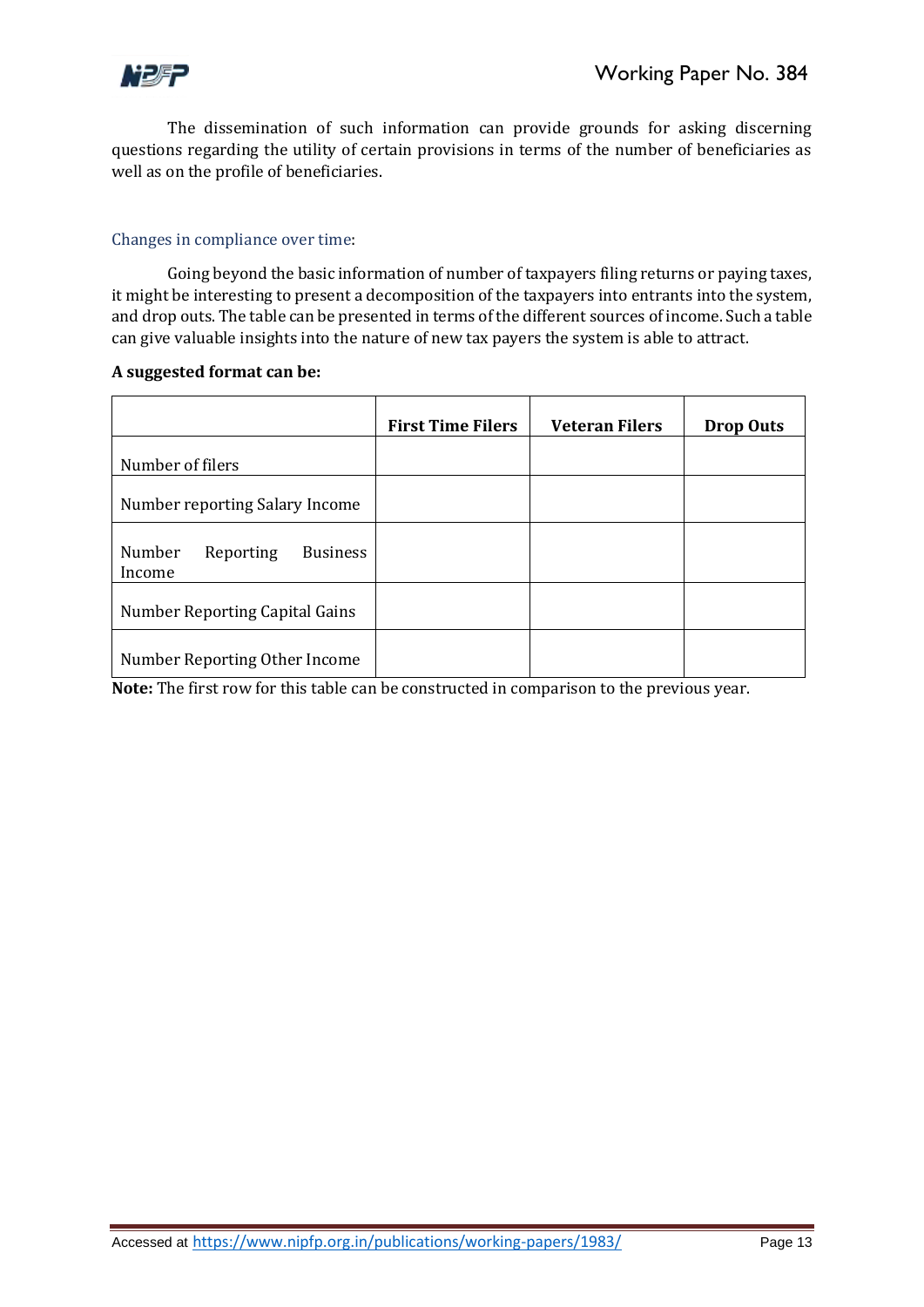

### **References**:

- Advani, Arun & Elming, William & Shaw, Jonathan (2019): ["The Dynamic Effects of Tax](https://ideas.repec.org/p/cge/wacage/414.html)  [Audits,](https://ideas.repec.org/p/cge/wacage/414.html)" [CAGE Online Working Paper Series](https://ideas.repec.org/s/cge/wacage.html) 414, Competitive Advantage in the Global Economy (CAGE).
- Atkinson, Anthony B., Thomas Piketty, and Emmanuel Saez (2011): "Top Incomes in the Long Run of History", *Journal of Economic Literature 2011,* 49(1).
- Auerbach, A., & Slemrod, J. (1997): "The Economic Effects of the Tax Reform Act of 1986", in *Journal of Economic Literature,* 35(2). Retrieved March 31, 2021, from http://www.jstor.org/stable/2729788.
- Banerjee, A., Thomas Piketty (2005): Top Indian Incomes, 1922–2000, *The World Bank Economic Review*, 19(1), 2005: 1–20, <https://doi.org/10.1093/wber/lhi001>
- Bose, A. C., and S. B. Roy (1956): "Application of the Pareto Formula to the Distribution of Personal Income, In India" *Indian Economic Review*, 3(2), 1956: 115–118. *JSTOR*, [www.jstor.org/stable/29793069. Accessed 7 Mar. 2021.](http://www.jstor.org/stable/29793069.%20Accessed%207%20Mar.%202021)
- Channel, L and Thomas Piketty (2017): "Indian Income Inequality, 1922‐2015: From British Raj to Billionaire Raj?" *The Review of Income and Wealth,* 65(S1): November 2019, S33-S62.
- Cullen, Julie Berry and Roger H. Gordon (2007): "Taxes and entrepreneurial risk-taking: theory and evidence for the U.S." *Journal of Public Economics,* 91(7-8).
- Das-Gupta, A.; Ghosh, S. and Mookherjee, D. (2004): "Tax Administration Reform and Taxpayer Compliance in India" in *International Tax and Public Finance*, Volume 11.
- DeBacker, J., B. Heim, A. Tran, and A. Yuskavage (2018): "Once Bitten, Twice Shy? The Lasting Impact of IRS Audits on Individual Tax Reporting," *Journal of Law and Economics,* Volume 61.
- Eissa, Nada and Hilary W. Hoynes (2006): "Behavioural Responses to Taxes: Lessons from the EITC and Labor Supply" *Tax Policy and The Economy*, Volume 20.
- European Union (2015): "Tax Transparency Package", [https://ec.europa.eu/taxation\\_customs/business/company-tax/tax-transparency](https://ec.europa.eu/taxation_customs/business/company-tax/tax-transparency-package_en)[package\\_en](https://ec.europa.eu/taxation_customs/business/company-tax/tax-transparency-package_en)
- Fifteenth Finance Commission (2020): "Finance Commission in COVID Times: Report for 2021- 26", <https://fincomindia.nic.in/ShowContentOne.aspx?id=9&Section=1>
- Giles D.E.A. (2000): "Modelling the Tax Compliance Profiles of New Zealand Firms: Evidence from Audit Records", in: Scully G.W., Caragata P.J. (eds) Taxation and the Limits of Government. Springer, Boston, MA.
- Government of Australia (2016): "A Voluntary Tax Transparency Code: A Report to the Treasurer" Report by the Board of Taxation, [https://taxboard.gov.au/sites/taxboard.gov.au/files/migrated/2016/05/BoT\\_Transpare](https://taxboard.gov.au/sites/taxboard.gov.au/files/migrated/2016/05/BoT_TransparencyCode_Final-report.pdf) [ncyCode\\_Final-report.pdf](https://taxboard.gov.au/sites/taxboard.gov.au/files/migrated/2016/05/BoT_TransparencyCode_Final-report.pdf)
- Hallsworth, Michael (2014): "The use of field experiments to increase tax compliance", *Oxford Review of Economic Policy,* 30 (4) (2014), pp. 658-679.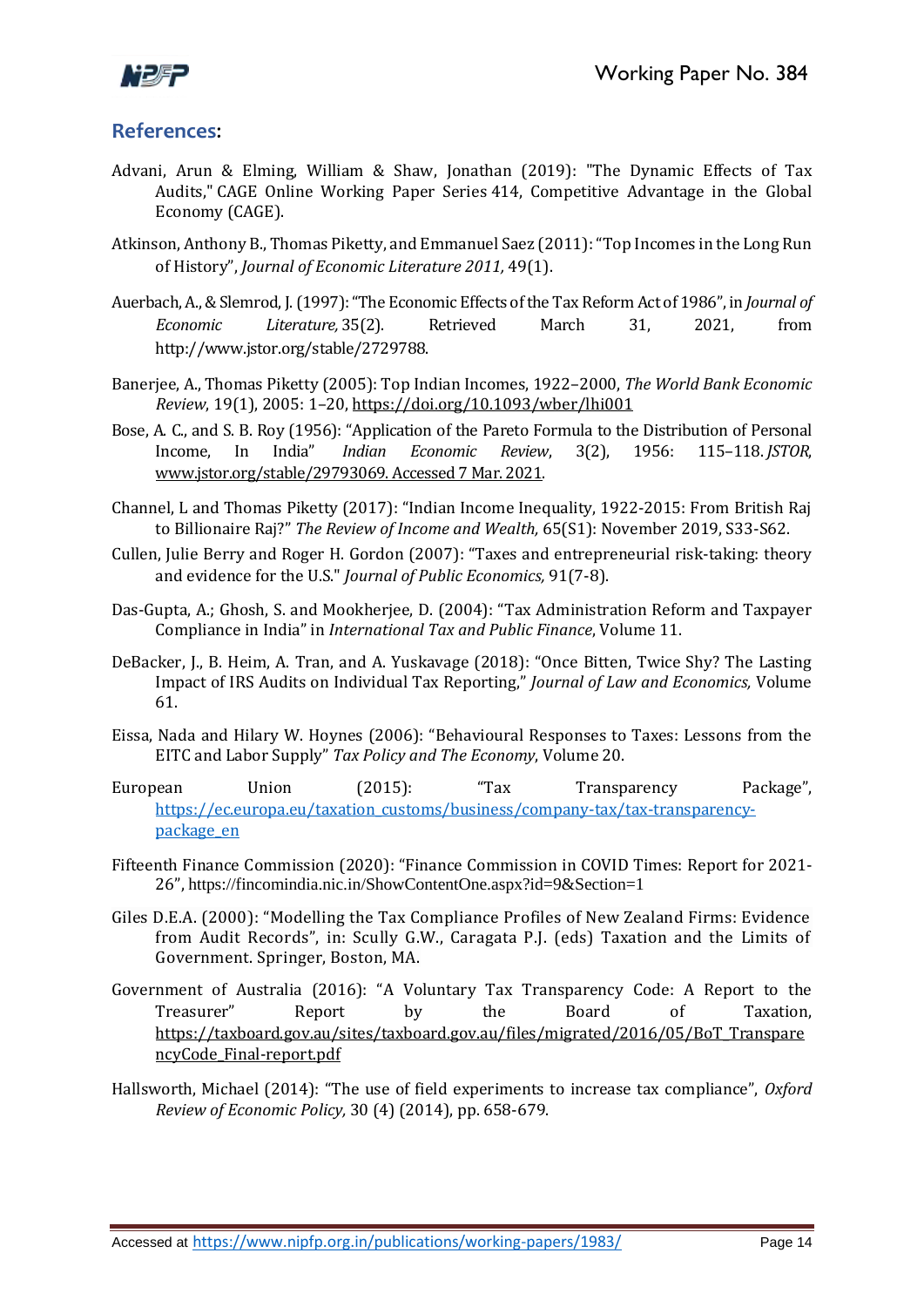

- HMRC (2011): Delivering Our Vision: Business Plan, 2011-15 https://assets.publishing.service.gov.uk/government/uploads/system/uploads/attachm ent\_data/file/89201/business-plan-2012.pdf
- Kumar, S and R. Kavita Rao (2015):" Minimising Selection Failure and Measuring Tax Gap: An Empirical Model", Working Paper No. 150, [https://nipfp.org.in/publications/working](https://nipfp.org.in/publications/working-papers/1736/)[papers/1736/](https://nipfp.org.in/publications/working-papers/1736/)
- Le, Tuan Minh, Moreno-Dodson, Blanca, and Bayraktar, Nihal (2012)[: Tax Capacity and Tax Effort:](https://elibrary.worldbank.org/doi/book/10.1596/1813-9450-6252)  [Extended Cross-Country Analysis from 1994 to 2009,](https://elibrary.worldbank.org/doi/book/10.1596/1813-9450-6252) World Bank Policy Research Working Papers, October 2012,
- Lydall, H. F. (1960): "Inequality of Income Distribution", *The Economic & Political Weekly*, Special Number June, pp 873-874.
- Mittal, S. and A. Mahajan (2018): "Enforcement in Value Added Tax: Is Third Party Verification Effective?", [https://www.theigc.org/wp-content/uploads/2018/06/Mittal-and-Mahajan-](https://www.theigc.org/wp-content/uploads/2018/06/Mittal-and-Mahajan-2017-Working-paper.pdf)[2017-Working-paper.pdf](https://www.theigc.org/wp-content/uploads/2018/06/Mittal-and-Mahajan-2017-Working-paper.pdf)
- Piketty, T. Nancy Qian (2009): Income Inequality and Progressive Income Taxation in China and India, 1986-2015, *American Economic Journal: Applied Economics,* 1(2), April 2009: 53-63.
- Pomeranz, Dina, Cristobal Marshall, and Pamela Castellon (2014): "Randomized Tax Enforcement Messages: A Policy Tool for Improving Audit Strategies." *Tax Administration Review*, no. 36 (January 2014): 1–21.
- Rao, R Kavita (2021): "The Economy as Reflected in Income Tax Data", NIPFP Working Paper No. 330.
- Ricardo Fenochietto and Carola Pessino (2013): "Understanding Countries' Tax Effort", IMF Working Paper WP/13/244.
- <https://www.imf.org/external/pubs/ft/wp/2013/wp13244.pdf>
- Slemrod, J.(2018): "Tax Compliance and Enforcement", NBER Working Paper No. 24799 July 201[8 https://www.nber.org/system/files/working\\_papers/w24799/w24799.pdf](https://www.nber.org/system/files/working_papers/w24799/w24799.pdf)
- Tax Working Group (2019): "The Future of Tax: Final Report", report of the Tax Working Group Constituted by the Government of New Zealand, <https://taxworkinggroup.govt.nz/resources/future-tax-final-report-vol-i-html.html>
- Tax Working Group (2019): "The Future of Tax: Final Report", report of the Tax Working Group Constituted by the Government of New Zealand, <https://taxworkinggroup.govt.nz/resources/future-tax-final-report-vol-i-html.html>